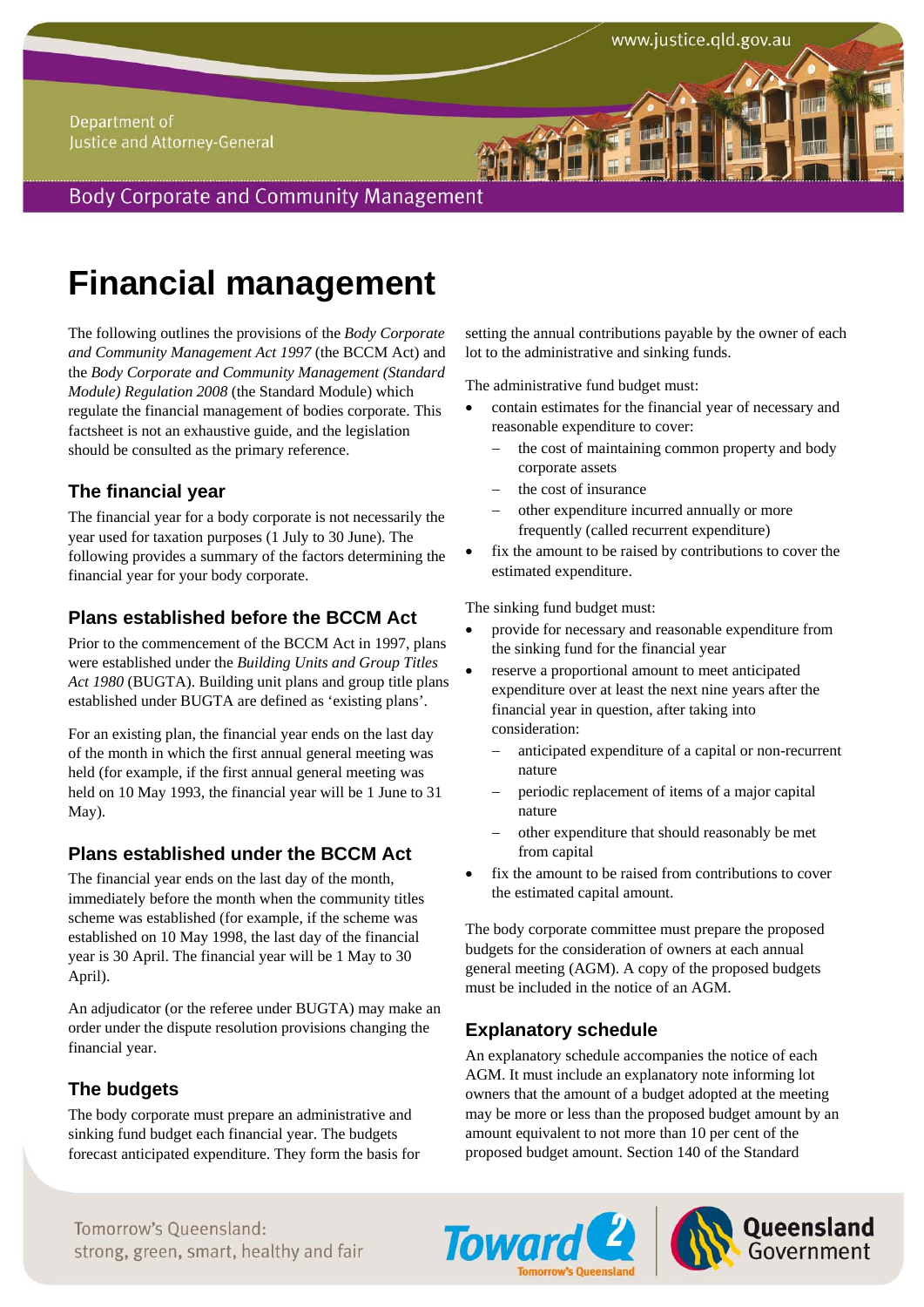Module allows a body corporate to adjust a proposed budget at an AGM provided:

- the amount of the adopted budget is not more or less than 10% of the proposed budget amount
- the adjustment relates to a decision at the meeting about a motion on the agenda to approve spending
- the adjustment is approved by a majority of voters present and entitled to vote.

If a proposed budget is adjusted, the contributions to be paid by lot owners must be proportionately adjusted and a copy of  $\bullet$ the adopted budget must be given to each lot owner with a copy of the minutes of the meeting.

A budget is adopted by an ordinary resolution of the body corporate. The inclusion of an item of expenditure in an adopted budget is not, of itself, authority for the expenditure. Body corporate expenditure must be expressly authorised by the body corporate, either in general meeting or by the committee which may authorise expenditure within its legislative limit.

# **The funds**

The body corporate must establish and maintain both an administrative fund and a sinking fund. The legislation requires specified revenue to be paid into the sinking fund. Any other revenue must be paid into the administrative fund. The legislation identifies expenditure which must be paid out of the sinking fund. All other expenditure must be paid out of the administrative fund.

The body corporate cannot transfer money from one fund to another. Payments from the funds may only be made on receipt of a written request for payment or written evidence of payment, for example, a receipt.

## **Examples of monies paid into and spent from each fund**

## **The administrative fund**

Money paid into this fund includes:

- owners administrative fund contributions
- interest from the investment of administrative fund monies
- fees paid for inspection of records or to obtain copies of body corporate documents.

Money spent from this fund includes:

- the regular maintenance of the common property
- insurance premiums payable by the body corporate
- administrative expenses such as secretarial fees and postage.

#### **The sinking fund**

Money paid into this fund includes:

owners sinking fund contributions

- interest from the investment of sinking fund monies
- monies received under insurance policies for destruction of items of a major capital nature.

Money spent from this fund includes:

- expenditure of a capital or non-recurrent nature such as the painting of parts of the common property or structural repairs
- the replacement of major items of a capital nature like fences or common property carpets
- other expenditure that should reasonably be met from capital such as purchasing pool furniture.

#### **Funds administered by a manager**

A body corporate may authorise a body corporate manager to administer the administrative fund or the sinking fund. A body corporate manager who is authorised to administer a fund must:

- comply with section 146 of the Standard Module in administering the fund. Section 146 regulates payments into the funds, and the use of the body corporate financial institution account
- prepare a monthly reconciliation statement for each account kept for a fund. This statement reconciles the amounts on the monthly statement for the account with invoices and other documents showing payments into and from the account during the month.

Within 30 days after the authorisation is revoked, the body corporate manager must give the body corporate financial records including:

- an income and expenditure statement for the fund for the financial year
- a list of all amounts owing to, and payable from, the fund
- a reconciliation statement for the account or accounts kept for the fund for the month most recently completed
- any other financial record for the fund held by the body corporate manager.

## **Owner's contributions**

#### **Contributions generally**

The annual contributions payable by lot owners are decided at each AGM. The body corporate must, by ordinary resolution:

- determine, on the basis of its budgets, the contributions to be levied on the owner of each lot
- decide the number of contribution instalments to be paid
- set the date on or before which the payment of each instalment is required.

A special contribution must be levied by the body corporate to pay for any unforeseen liability which has not been included in the budget, or has not been adequately provided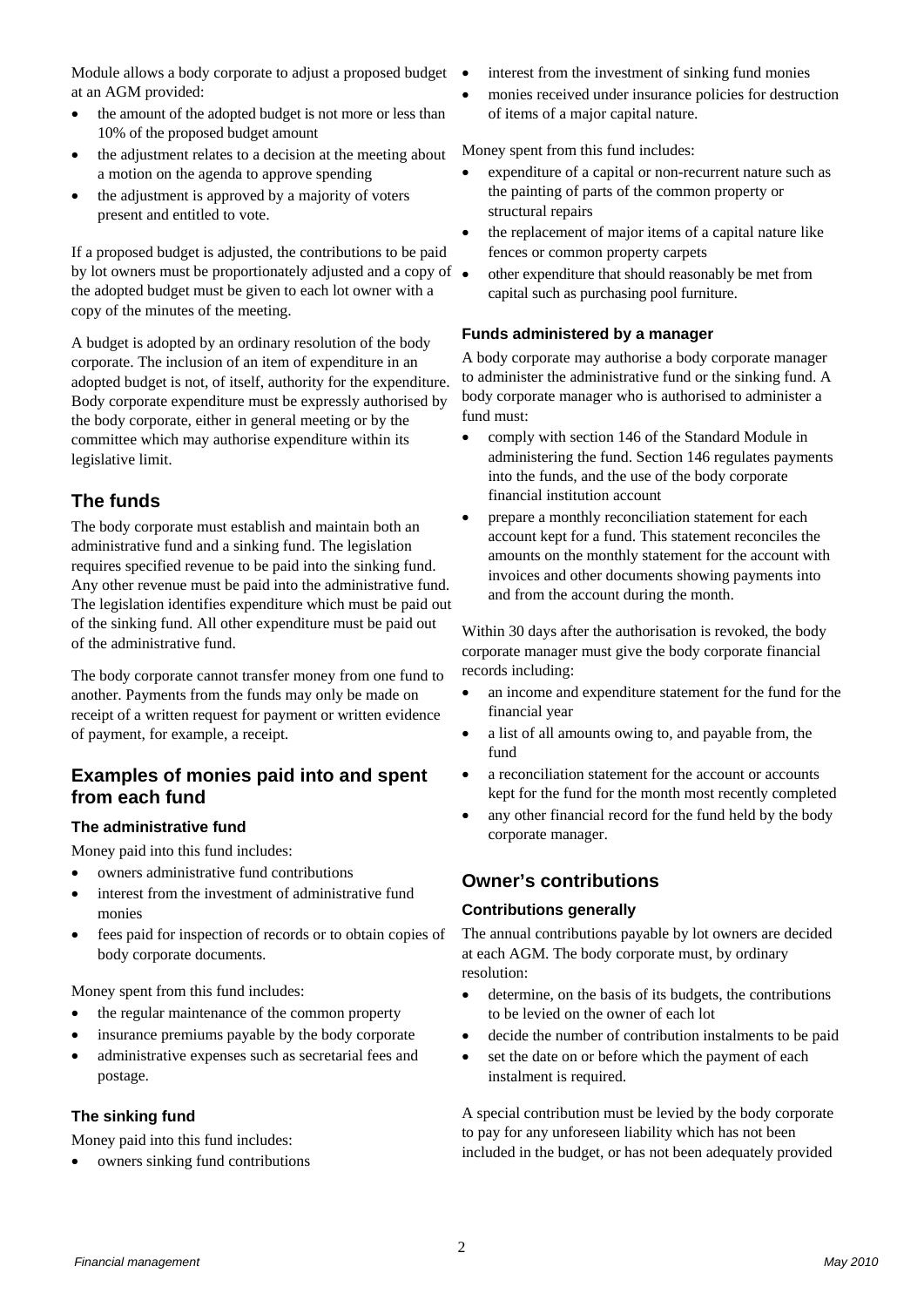for in the budget. For example, the cost of painting common property may exceed the amount accumulated for that purpose in the sinking fund budget. In this instance, the body corporate must, by an ordinary resolution decide on a special contribution to be paid by owners to meet the extra cost of painting the building.

Unless otherwise stated in the BCCM Act or the regulation module, the contributions levied on the owner of each lot must be based on the contribution schedule lot entitlement of the lot. One exception is building insurance where the owner of a lot, for example, in a building format plan is liable to reimburse the body corporate based on the interest schedule lot entitlement of the lot.

#### **Discounts and penalties**

The body corporate may choose to use contribution discounts and late payment penalties to encourage owners to pay contributions by the required date for payment. Contribution discounts and penalties are fixed by an ordinary resolution of the body corporate. A discount is given to an owner if a contribution is received by the body corporate by the date for payment. The discount cannot be more than 20 per cent of the amount to be paid. An owner pays a penalty if a contribution is not received by the body corporate by the date for payment. The penalty must consist of simple interest at a stated rate (of not more than 2.5 per cent) for each month the contribution is in arrears.

If the body corporate is satisfied there are special reasons for allowing a discount, or waiving a penalty, the body corporate may allow the discount, or waive the penalty in whole or part.

## **Contribution notice**

At least 30 days before a contribution is payable, the body corporate must give the owner of each lot written notice of the amount due. This notice must also include the:

- amount of the contribution for which payment is required
- date on or before which the contribution must be paid
- discount applicable if the contribution is paid by the date for payment
- penalty due for each month payment is in arrears amount of any arrears.

#### **Outstanding contributions**

If a contribution is not paid by the date for payment, the body corporate may recover it as a debt and may take appropriate recovery action. If a contribution has been outstanding for two years, the body corporate must start a proceeding to recover the amount.

# **The financial institution account**

A body corporate must have one or more accounts kept solely in the name of the body corporate. The account must be at a financial institution such as a bank, building society or credit union. An account opened after 4 March 2003 must only be opened with the consent of the body corporate. This account may be operated by any of the following:

- people who are authorised by the body corporate to operate an account e.g. at least two members of the committee, or
- a body corporate manager or an associate of the manager who is authorised by the body corporate to operate the account.

If the body corporate manager's engagement has ended, the body corporate can, in writing, inform the financial institution accordingly. The notice must be in the approved form (BCCM Form 2) which is available from the BCCM Office. The financial institution must not allow the body corporate manager to operate the account after this notice has been given by the body corporate.

All monies received by the body corporate for payment into the administrative and sinking funds must be paid into the account. All payments from the administrative and sinking funds must be made from the account.

# **The statement of accounts**

For each financial year the body corporate must prepare a statement of accounts showing the income and expenditure of the body corporate for that year. The statement may be prepared on a cash or accrual basis.

Accounts prepared on a cash basis must include disclosure about:

- total contributions paid in advance
- total contributions in arrears
- total outstanding penalties for the late payment of contributions
- balances for all financial institution accounts and investments
- all outstanding receipts and payments.

Accounts prepared on an accrual basis must show assets and liabilities of the body corporate at the end of the financial year.

The statement of accounts must include:

- the corresponding figures for the previous financial year
- disclosure of all remuneration, allowances or expenses paid to committee members.

A copy of the statement of accounts must accompany the notice of the next annual general meeting held after the end of the financial year for which the accounts are prepared.

## **The audit**

The body corporate may decide at each AGM to engage a qualified, independent person to audit the yearly